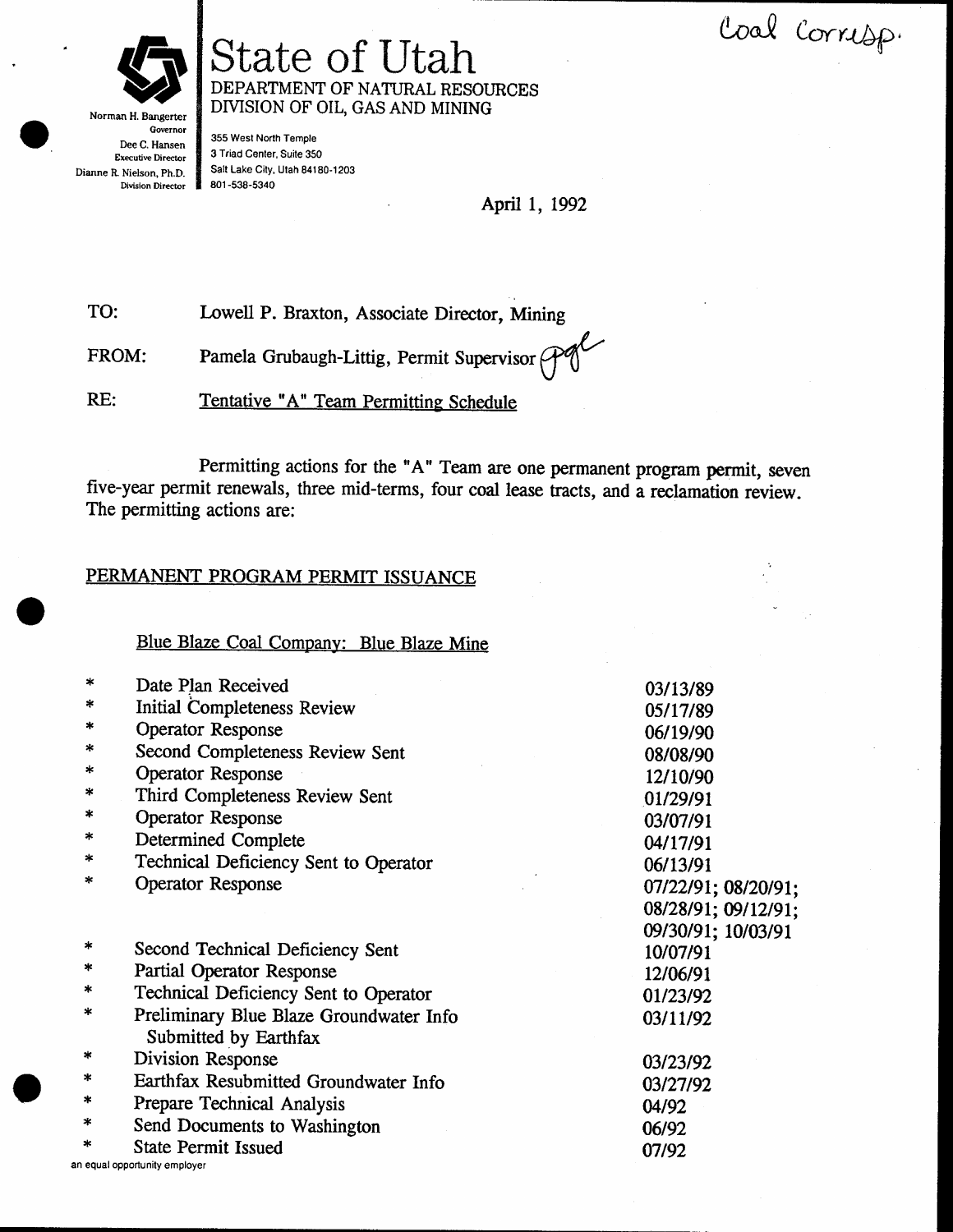Page 2<br>Tentative Schedule "A" Team April 1, 1992

#### FIVE-YEAR RENEWALS

## PacifiCorp Electric: Des-Bee-Dove Mine

| $\ast$ | 04/27/90<br>Date Five Year Renewal Received         |          |
|--------|-----------------------------------------------------|----------|
| $\ast$ | <b>Initial Completeness Review</b>                  | 06/25/90 |
| *      | Partial Operator Response                           | 09/07/90 |
| *      | Cessation Order (CO #90-20-2-1) Issued Due to       |          |
|        | Lack of "Completeness" of Permit Renewal            | 09/20/90 |
| *      | Operator Response to Initial                        |          |
|        | Completeness Review in Rewritten Format             | 09/27/90 |
| ∗      | Determination of Completeness                       | 11/16/90 |
| *      | Division Issues Technical Deficiencies              | 12/14/90 |
| *      | Operator Response to Technical Deficiencies         | 02/07/91 |
| $\ast$ | Operator Submits Additional Information             | 05/29/91 |
| $\ast$ | Permit Renewed With Nine (9) Conditions             |          |
|        | CO #C90-20-2-1 Is Terminated                        | 05/31/91 |
| ∗      | Response to Nine (9) Conditions                     | 08/15/91 |
| ∗      | Division Response to Conditions                     | 12/13/91 |
| *      | <b>Operator Response</b>                            | 02/18/92 |
| ∗      | <b>Division Response</b>                            | 03/26/92 |
| ×      | Due (+ Erosion Task Force App XVI)                  | 04/24/92 |
|        |                                                     |          |
|        | Co-Op Mining Company: Bear Canyon Mine              |          |
| *      | Operator Submits Five-Year Renewal Application      | 07/13/90 |
| ×      | Division Issues Determination of Completeness       | 09/01/90 |
| $\ast$ | Technical Deficiency Sent to Operator               | 09/19/90 |
| $\ast$ | Formal Protest to Five-Year Renewal;                |          |
|        | Request for Informal Hearing                        | 10/10/90 |
| $\ast$ | Operator Response                                   | 10/19/90 |
|        |                                                     | 10/22/90 |
|        |                                                     | 10/31/90 |
| ∗      | CO #C90-26-1-1 Issued Due to Publication Problems   | 11/02/90 |
| $\ast$ | NOV #N90-34-1-1 Issued Due to Need                  |          |
|        | for Updating Maps in Plan                           | 11/26/90 |
| *      | Division Order Issued Requesting 18 Permit Changes  | 11/27/90 |
|        | Operator Submits Partial Response to Division Order | 01/21/91 |

Operator Submits Partial Response to Division Order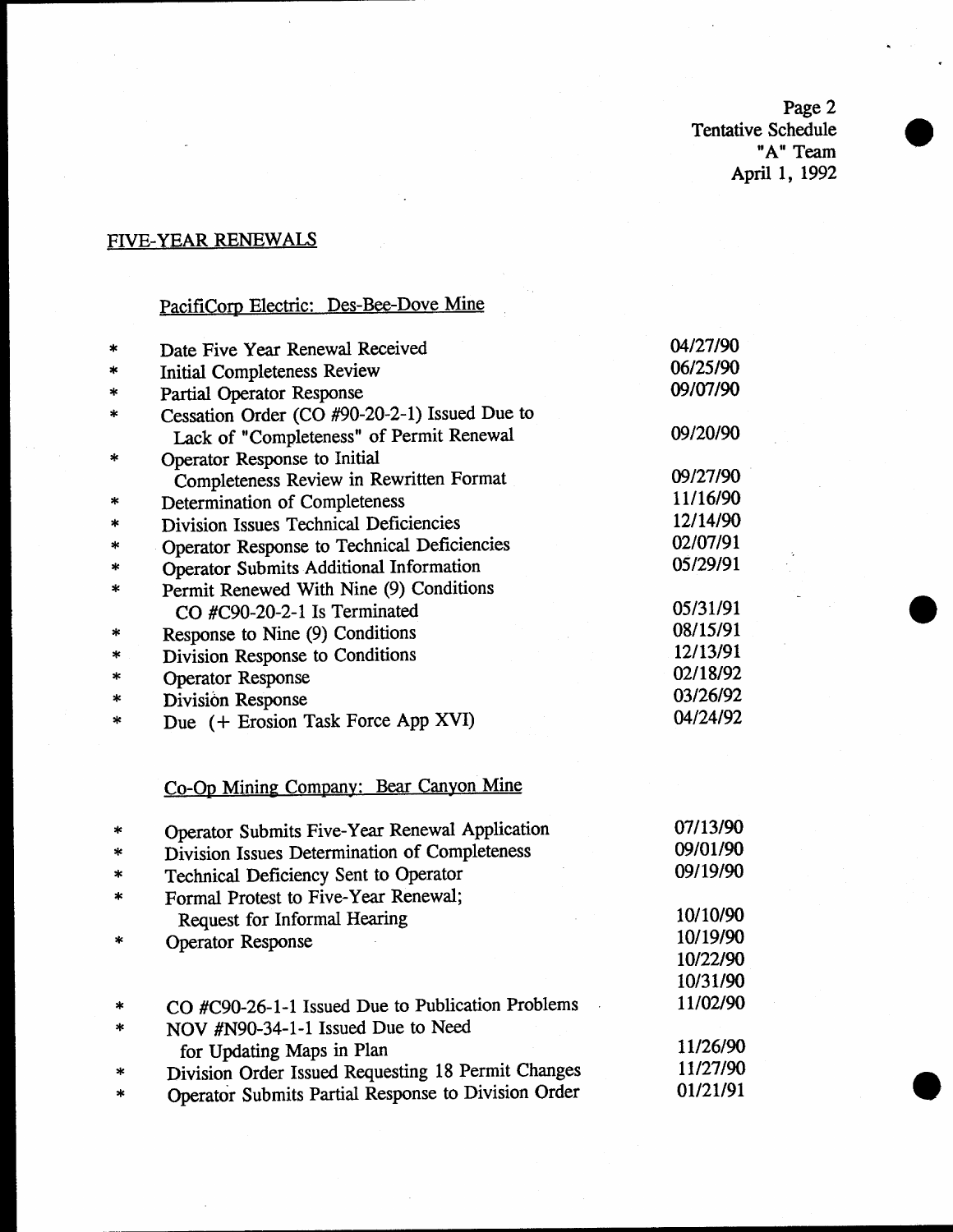Page 3 Tentative Schedule "A" Team April 1, 1992

#### FIVE-YEAR RENEWALS (Continued)

## Co-Op Mining Company: Bear Canyon Mine (Continued]

| ×      | <b>Operator Submits New Maps</b>                            | 02/25/91 |
|--------|-------------------------------------------------------------|----------|
|        | Inadequacy of Maps Informally Given to Operator<br>03/21/91 |          |
| *      | <b>Operator Submits Revised Maps</b>                        | 04/08/91 |
|        |                                                             | 04/22/91 |
| $\ast$ | Operator Submits Partial Response to                        |          |
|        | Division Order (NOV #N91-20-1-1)                            | 04/24/91 |
| *      | Hindrance Violation Issued Due to                           |          |
|        | Failure to Submit All Information to Division Order         | 04/26/91 |
| *      | <b>Updated Maps and Plans Submitted</b>                     | 05/03/91 |
|        |                                                             | 05/17/91 |
|        | <b>Permit Renewed</b>                                       | 05/20/91 |
| *      | More Information Re: The Division                           |          |
|        | Order is Submitted by Operator                              | 05/24/91 |
|        | Technical Review of Division Order Completed                |          |
|        | (NOV Terminated)                                            | 09/03/91 |
|        |                                                             |          |
|        |                                                             |          |
|        | Sunnyside Coal Company: Sunnyside Mine                      |          |
|        |                                                             |          |
|        | Operator Submits Five-Year Renewal                          |          |
|        | Application in New Format                                   | 10/09/90 |
| ∗      | <b>Division Issues Completeness</b>                         | 11/20/90 |
| ×      | Permit Successively Renewed                                 | 01/20/91 |
| ∗      | <b>Overall Field Review</b>                                 | 07/10/91 |
| ∗      | Division Continues Review of New                            |          |
|        | <b>Format Application</b>                                   | 12/91    |
| ∗      | <b>Completeness Document Sent</b>                           | 02/07/92 |
| ∗      | <b>Operator Response Due</b>                                | 03/31/92 |
|        | <b>Extension Granted</b>                                    | 05/15/92 |
|        |                                                             |          |
|        |                                                             |          |
|        | PacifiCorp Electric: Deer Creek Mine                        |          |

Operator Submits Five-Year Renewal  $\ast$ Application in New Format l0/09/90 Division Issues Completeness on Old Application  $\ast$ 12/07/90 Permit Successively Renewed on Old Application \*02/07/91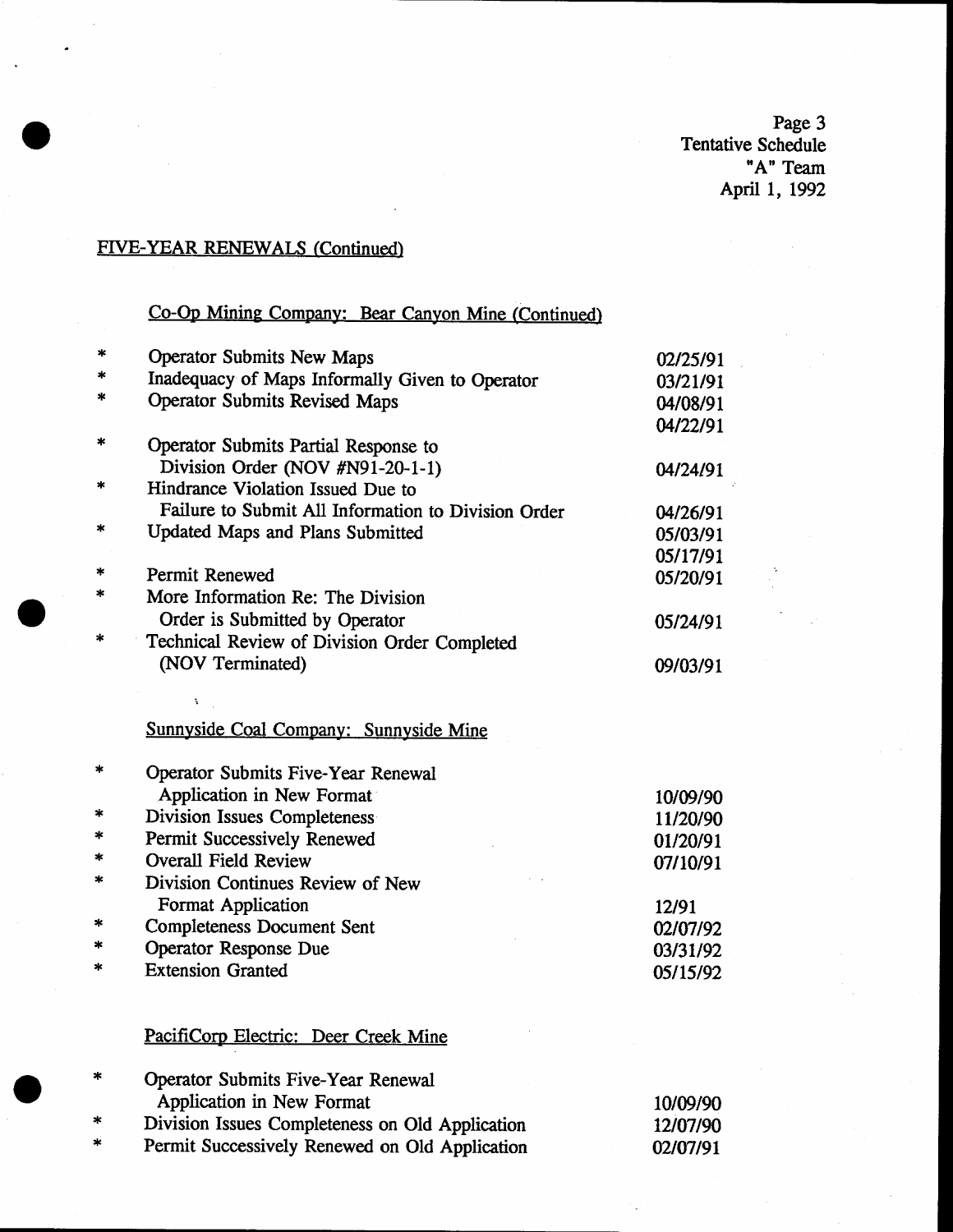Page 4 Tentative Schedule nA" Team April 1, 1992

I

### FIVE-YEAR RENEWALS (Continued)

## PacifiCorp Electric: Deer Creek Mine (Continued)

| *      | Operator Submitted Updated Legal & Financial Information | 01/15/92 |
|--------|----------------------------------------------------------|----------|
| $\ast$ | Operator Submits "Rosetta Stone" to Decipher             |          |
|        | Approved Plan to Reformatted Plan                        | 03/16/92 |
| $\ast$ | Division Review Due                                      | 04/30/92 |

## Beaver Creek Coal Company: Gordon Creek #3 and #6 Mine

| 09/05/91 |
|----------|
| 09/11/91 |
| 09/12/91 |
| 09/13/91 |
| 09/19/91 |
| 11/12/91 |
| 12/12/91 |
| 02/25/92 |
| 03/31/92 |
|          |

## Hidden Valley Coal: Hidden Valley Mine

| $\star$ | Five-Year Renewal Application Submitted | 09/25/91 |
|---------|-----------------------------------------|----------|
| $\ast$  | Determination of Completeness           | 10/22/91 |
|         | Permit Renewed                          | 01/30/92 |

# Cyprus-Plateau Mining Company: Star Point Mine<br>(In Conjunction with Castle Valley Ridge Lease Tract)

| $\ast$ | <b>Operator Submitted</b>                   | 09/17/91 |
|--------|---------------------------------------------|----------|
| $\ast$ | Determined Renewal Complete                 | 11/27/91 |
| $\ast$ | Permit Renewed for Current Permit Area Only | 01/28/92 |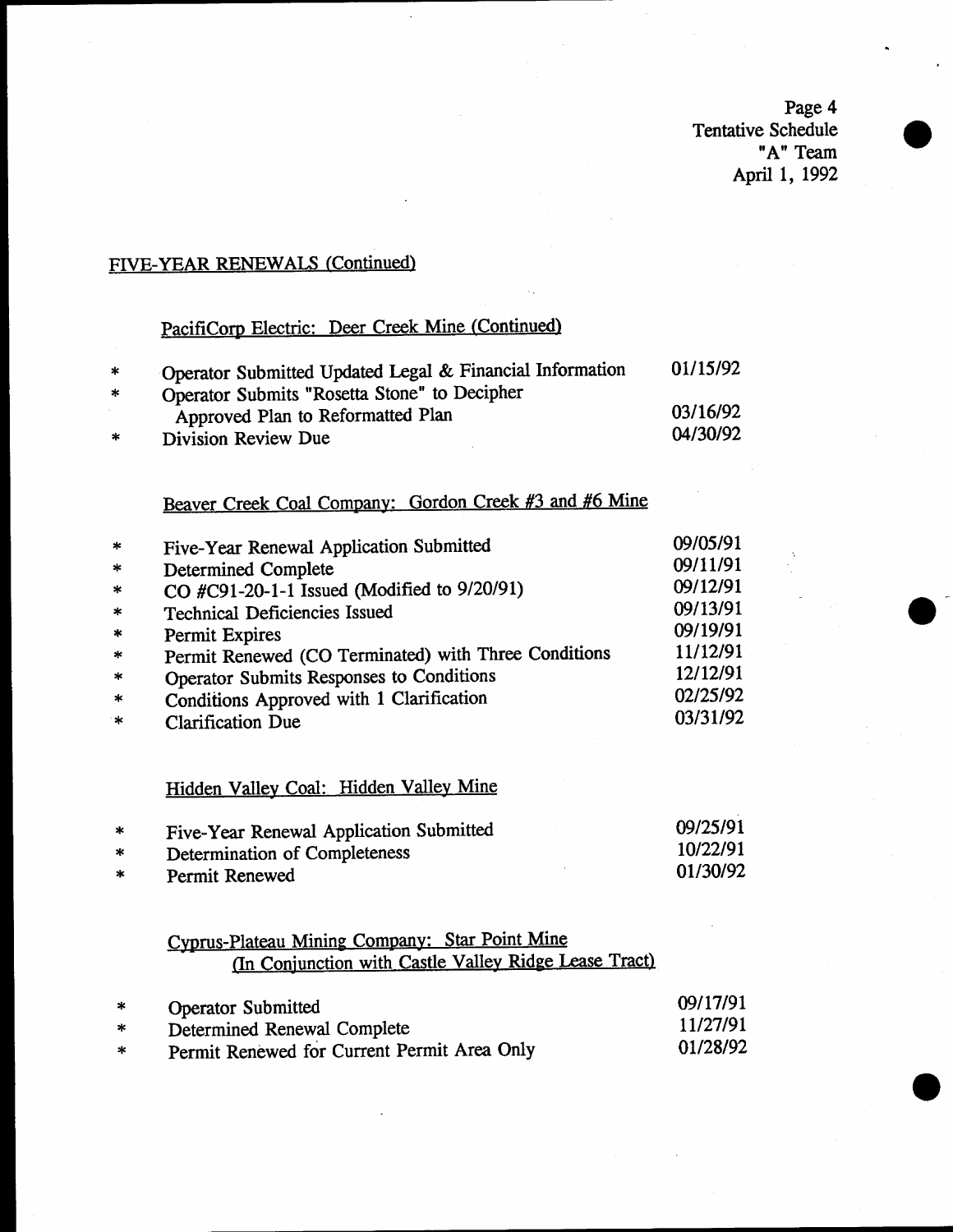Page 5 Tentative Schedule "A" Team April I, <sup>1992</sup>

#### MID-TERM REVIEWS

- Wildcat Loadout - Begin July 1991 Letter Sent 09/16/91 to Commence Mid-Term Completed December 4, 1991
- $\ast$ C.V. Spur - Begin September 1991 Letter Sent 09/17/91 to Commence Mid-Term Letter Sent 02/04/92 Response Due 03/10/92 (Extended to 04/15/92)
- $\ast$ Cottonwood/Wilberg - Begin September 1991 Letter Sent 09/17/91 to Commence Mid-Term Letter Sent 02/04/92 Response Due 03/06/92 (Extended to 03/20/92) Received 03/25192 Review Due 04/25/92
- \* Gordon Creek  $#2, #7$  &  $#8$  Done 02/26/92
- Trail Mountain I - Begin June 1992 Due August 1992

#### LEASE TRACTS

#### Bear Canyon Lease Tract

| $\ast$  | Division Received                              | 12/21/89 |
|---------|------------------------------------------------|----------|
| $\star$ | Initial Completeness Review Issued to Operator | 03/01/90 |
| $\star$ | Other Agency Comments Sent to Operator         | 06/11/90 |
| $\ast$  | Operator Response                              | 07/13/90 |
| $\ast$  | Determined Complete                            | 09/25/90 |
| $\star$ | Technical Deficiency Sent to Operator          | 12/04/90 |
| $\star$ | Partial Operator Response                      | 01/02/91 |
| $\star$ | <b>Informal Hearing</b>                        | 02/05/91 |
| $\ast$  | Response to Informal Hearing                   | 05/20/91 |
| $\star$ | **Technical Analysis                           |          |

- rlc Document Sent to Washington
- r\* State Permit Issued
	- Co-Op Mining Company is drilling underground monitoring three (3) holes. The Federal Lease Tract Addition is delayed indefinitely.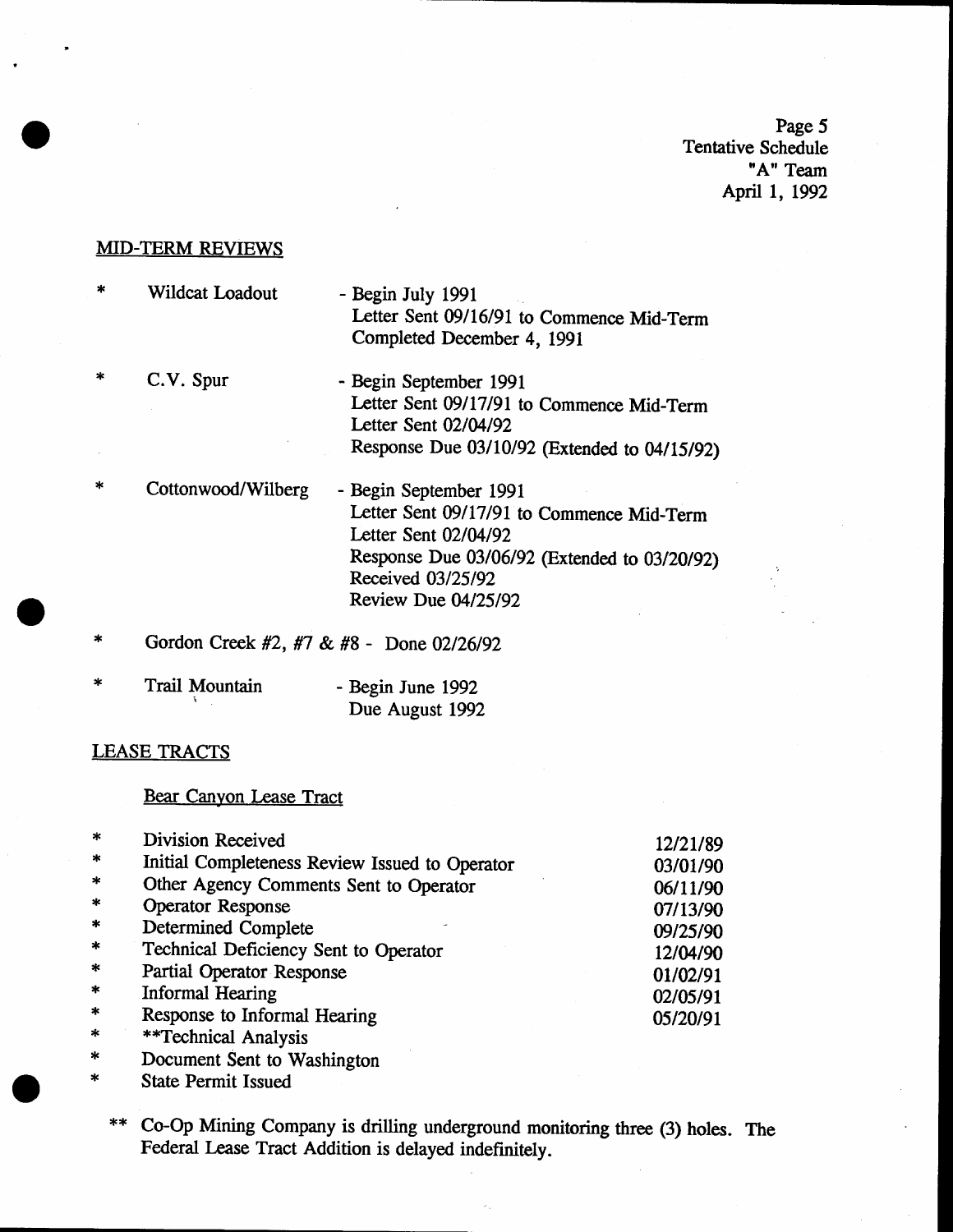Page 6 Tentative Schedule nA" Team April I, <sup>1992</sup>

## LEASE TRACTS (Continued)

## Rilda Canyon (Deer Creek Mine)

| $\ast$  | <b>Division Received</b>                  | 02/12/90 |
|---------|-------------------------------------------|----------|
| $\star$ | <b>Initial Completeness Review</b>        |          |
|         | (with other agency comments)              | 05/23/90 |
| $\ast$  | Partial Operator Response (hydro missing) | 10/15/90 |
| ×       | PHC Information Sent                      | 05/01/91 |
| ∗       | Second Operator Response Sent to Division | 12/26/91 |
|         | PHC Review Sent to Operator               | 02/10/92 |
| ×       | PHC Partial Operator Response             | 02/26/92 |
| 家       | <b>Update Request Sent</b>                | 03/06/92 |
| ∗       | Operator Response (PHC)                   | 03/25/92 |
|         | <b>Completeness Review</b>                | 05/92    |
|         | <b>Determined Complete</b>                | 06/92    |
|         | <b>Technical Analysis</b>                 | 07/92    |
|         | Sent to Washington                        | 08/92    |
|         | <b>State Permit Issued</b>                | 08/92    |

## Castle Valley Ridge Lease Tract-Star Point-In Conjunction with Five-Year Renewal

| ∗             | <b>Division Receives</b>                           | 09/17/91             |
|---------------|----------------------------------------------------|----------------------|
| $\mathcal{H}$ | Division Reviews for Completeness<br>Issues ICR/TD | 04/10/92<br>05/15/92 |
| $\ast$        | PHC Update Due                                     |                      |
|               | Sunnyside Coal Company - "B" and "C" Canyon        |                      |
| $\ast$        | Sunnyside Mine Reps Meet with Division             | 03/25/92             |
|               | Re: Permitting                                     |                      |
|               | <b>Division Receives</b>                           | 11/92                |

### RECLAMATION REVIEW - Work To Be Done

| $\ast$ | Gordon Creek $#2, #7, \& #8$ | - Closed November 1, 1990                   |
|--------|------------------------------|---------------------------------------------|
|        |                              | Partially Reclaimed 1991                    |
|        |                              | Highwall Review Meeting Held 02/25/92       |
|        |                              | Will Resubmit Highwall Information 04/30/92 |
|        |                              | Want to Approve by 7/92 for Reclamation in  |
|        |                              | Fall 1992.                                  |